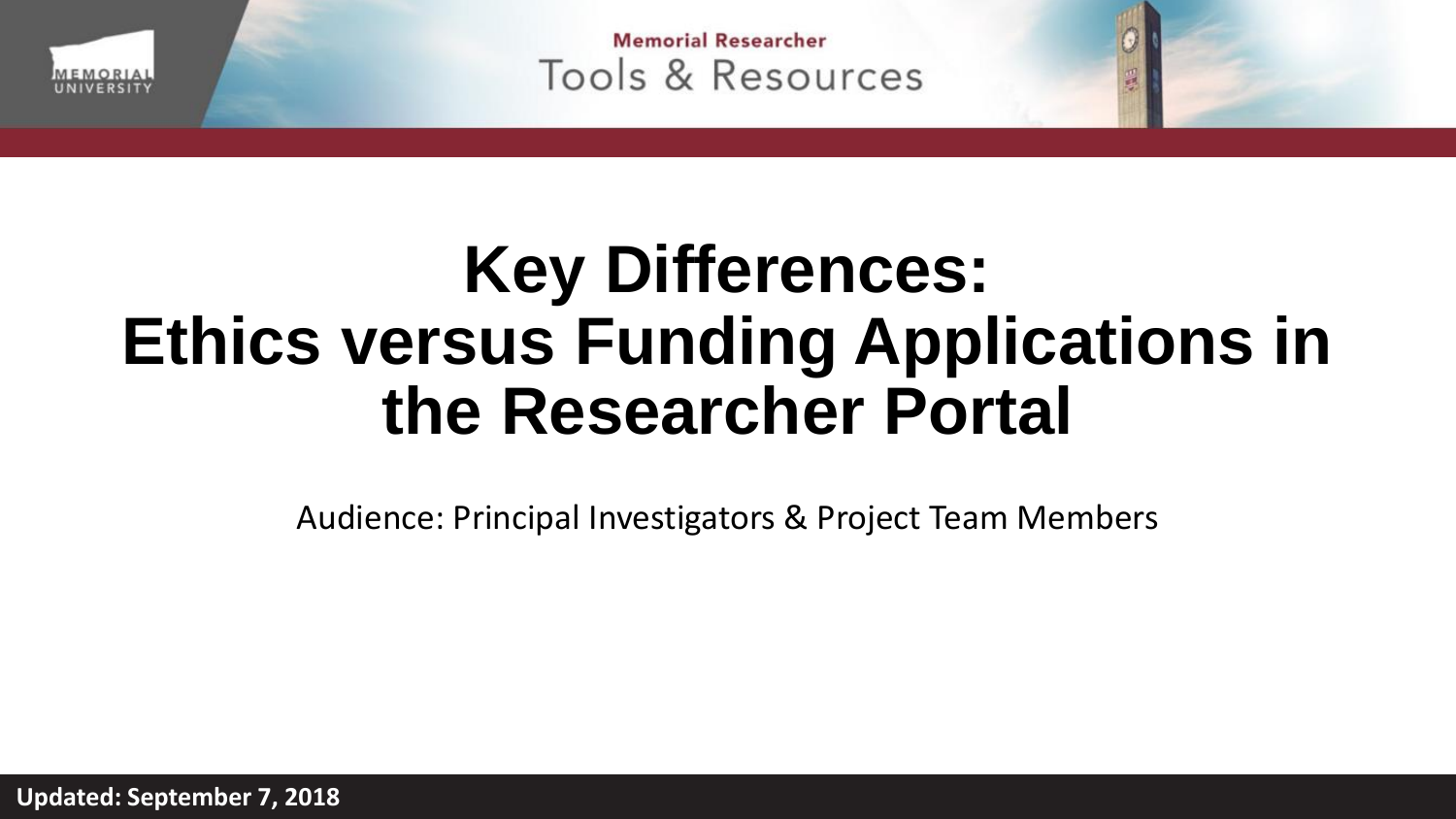#### **Memorial Researcher Tools & Resources**

#### **If you wish, you may click one of the topics in the list to quick find information.**

1. [Purpose of This Document](#page-2-0)

Table of Contents

- 2. [Research Funding Application Forms](#page-4-0)
- 3. [Key Area 1: Signing Authorities](#page-6-0)
- 4. [Key Area 2: Required Project Team](#page-11-0)  Members
- 5. [Key Area 3: Project Sponsor Info Tab](#page-14-0)
- 6. [Key Area 4: Transition from Under](#page-16-0) Review to Post-Review
- 7. [Key Area 5: Unique Event Forms](#page-17-0)
- 8. [Contact Us!](#page-18-0)



2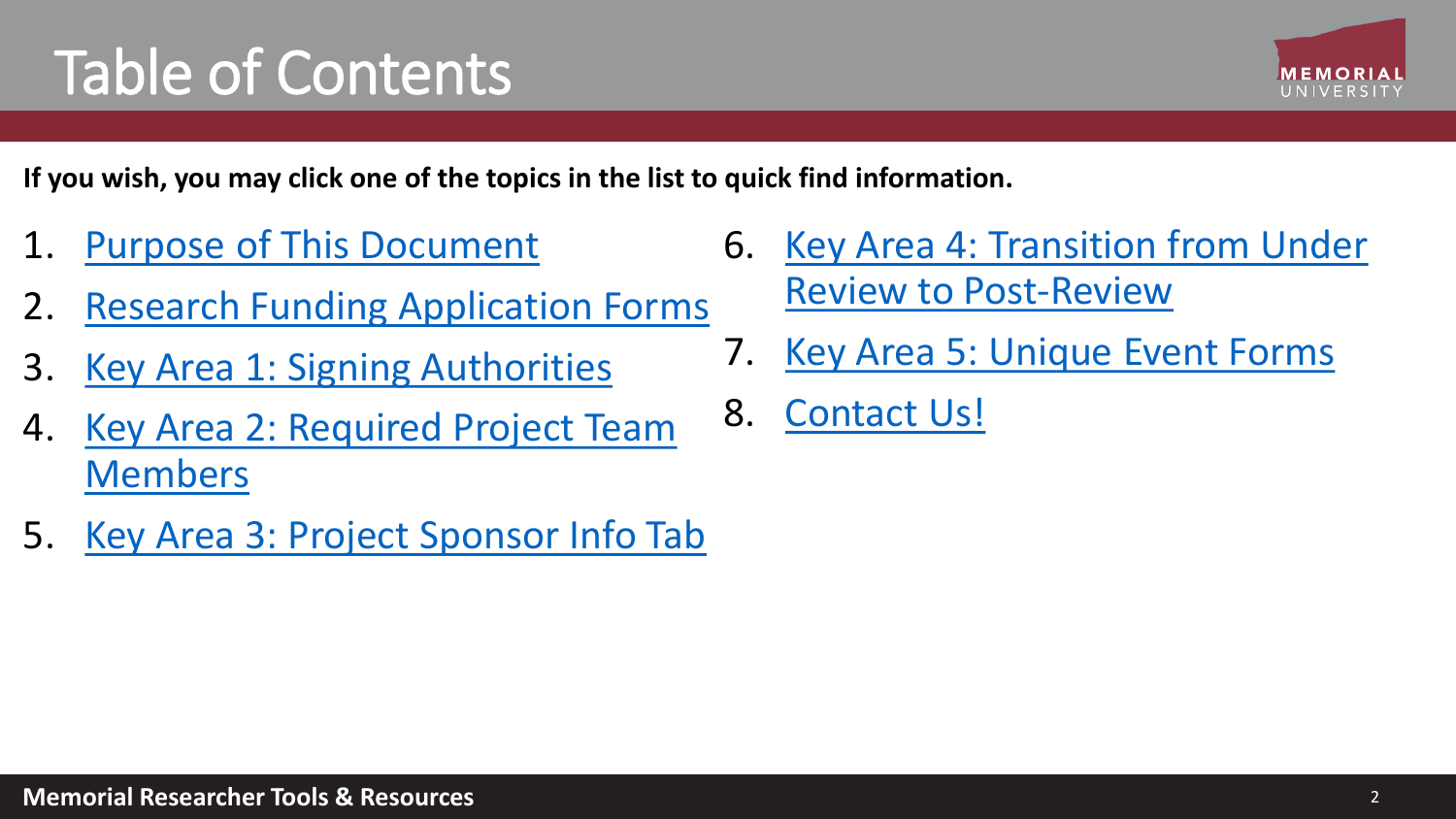### <span id="page-2-0"></span>Purpose of This Document



In December 2017, researchers will be able to submit their research funding applications and their applications to support activities related to research collaborations for institutional sign-off via the Researcher Portal.

*For users with experience completing ethics applications in the Researcher Portal*, the research funding applications will seem familiar. Much of the appearance and functionality of the applications is similar.

**As funding applications are processed differently than ethics applications, there are key differences between the two types of applications that even experienced users of the Researcher Portal should be aware of.** 

**This document intended to help experienced users get up to speed with the new application type in the Researcher Portal and some of its features.**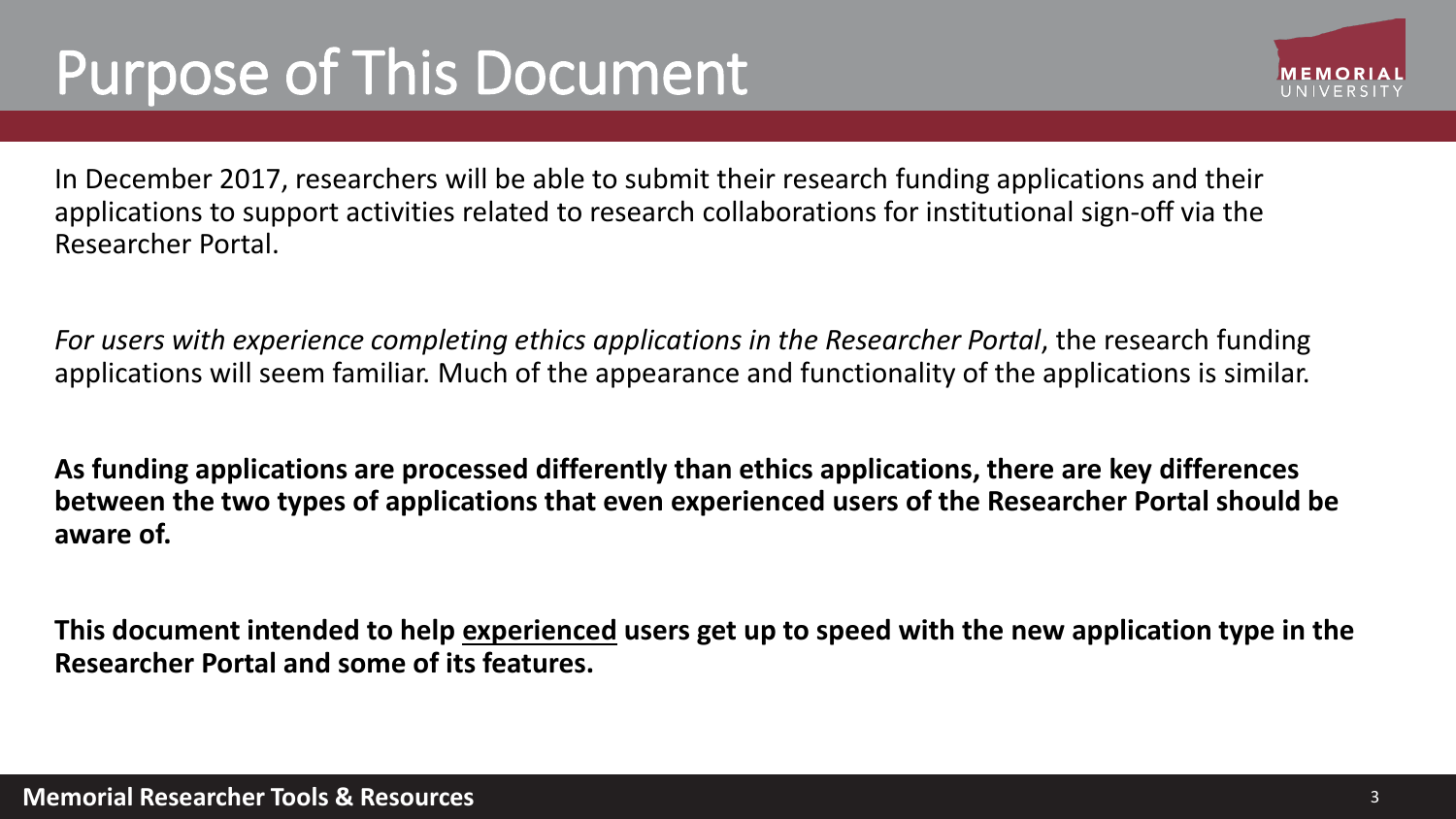### Purpose of This Document Cont'd



Please note that this document does NOT cover all the details of completing research funding applications through the Researcher Portal.

**If you are new to the Researcher Portal, or would like more detailed instructions on using the Researcher Portal for funding applications, please refer to the other training materials on the Researcher Portal Tools and Resources website.**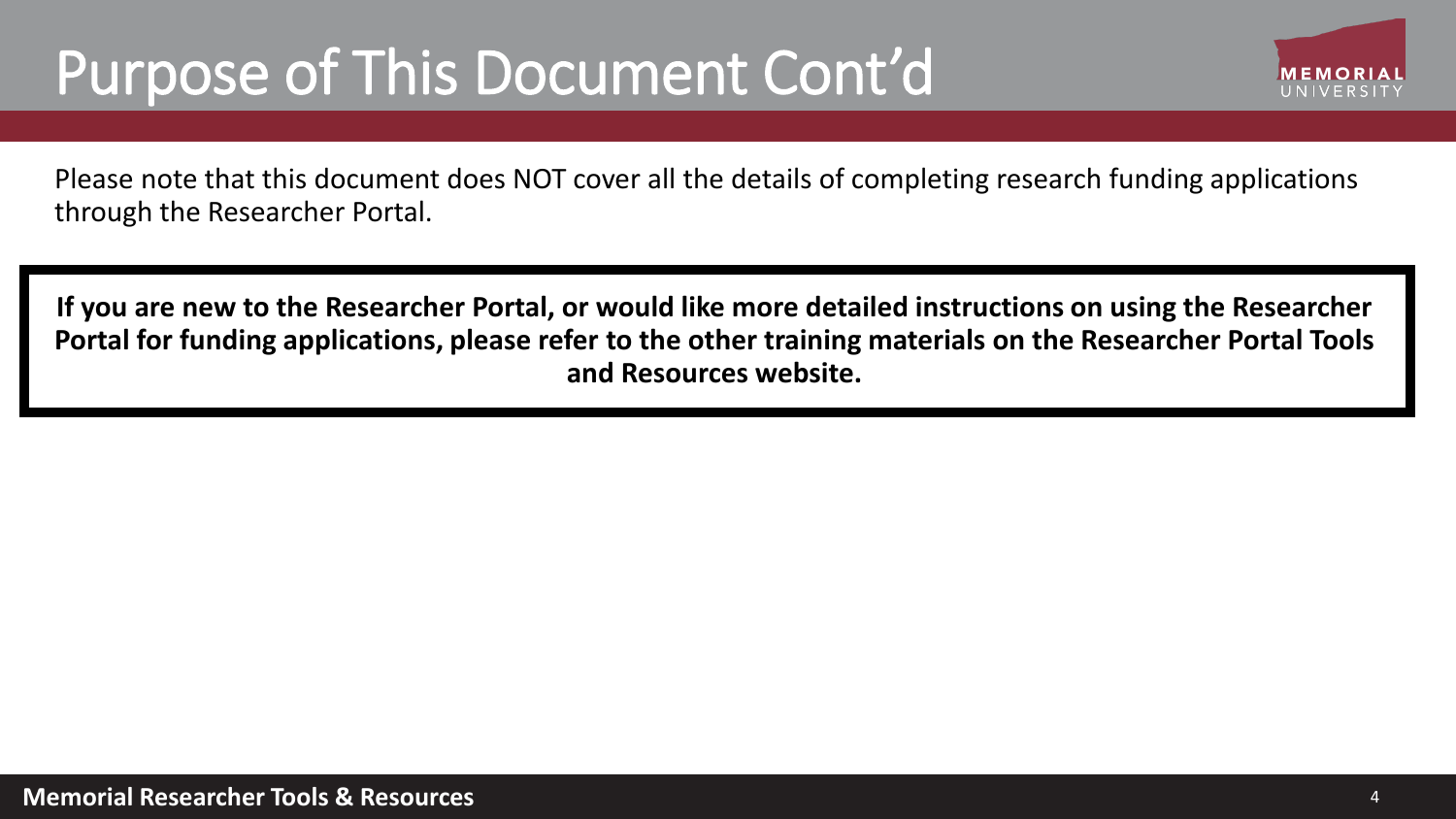### <span id="page-4-0"></span>Research Funding Application Forms



**Notes about research funding applications:**

The **Researcher Portal research funding application** is internal to Memorial University for **internal processing only**.

It does NOT take the place of a sponsor-specific portal, such as those associated with Tri-Council funding. The Researcher Portal application is used *in addition* to the application developed and submitted in the external portal.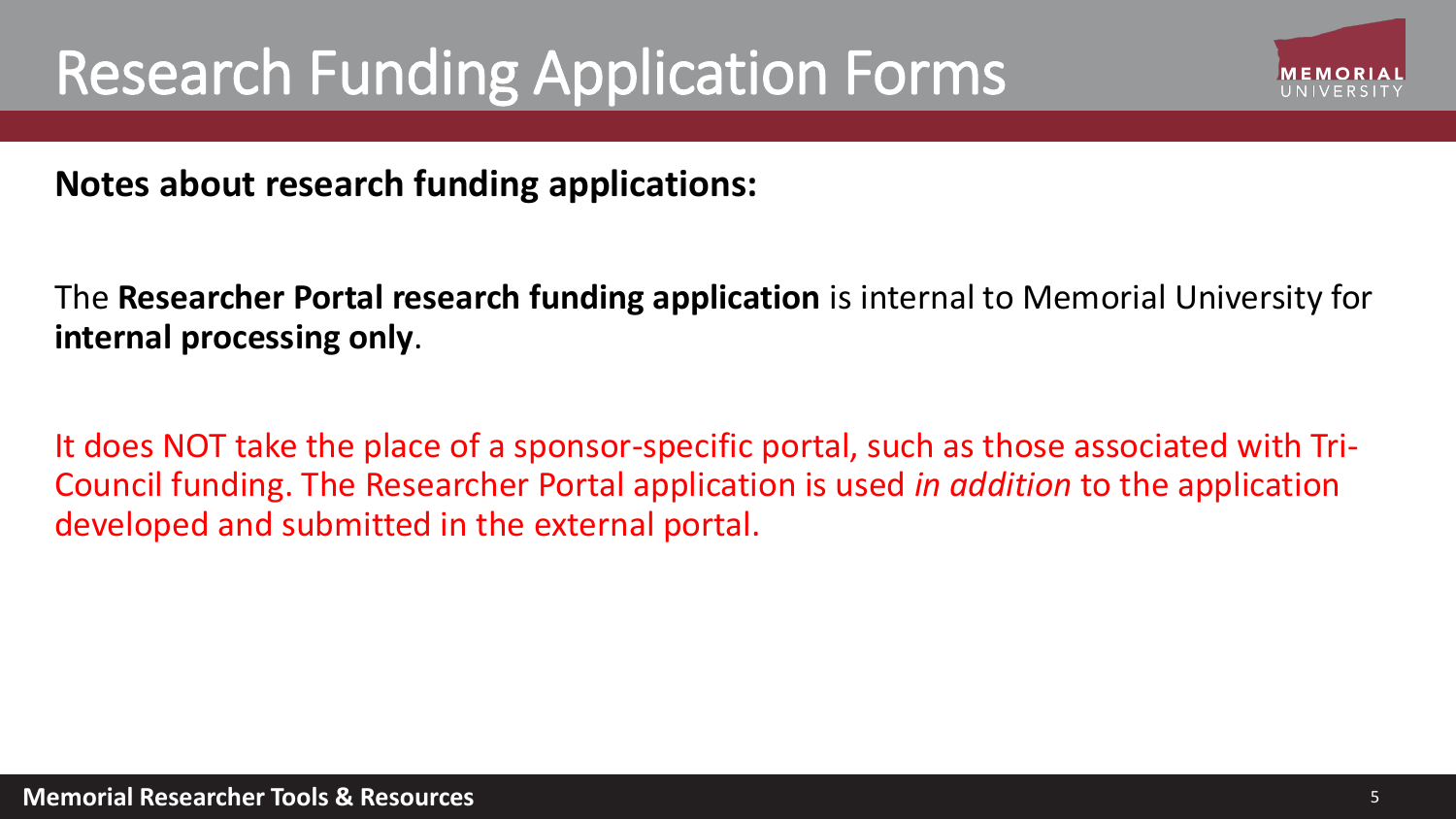

**Notes about research funding applications:**

**Research funding applications are available for RGCS and Marine Institute (MI) beginning December 12, 2017.** Specific types of applications that are NOT currently submitted through the Researcher Portal:

- Canada Foundation for Innovation (coordinated by SIRI, formerly CCCS)
- Canada Research Chairs (coordinated by SIRI, formerly CCCS)
- School of Graduate Studies fellowships and scholarships (coordinated by SGS)
- Undergraduate Student Research Awards (USRA)

Researchers are encouraged to consult with their academic unit if there is uncertainty around choosing an appropriate application option.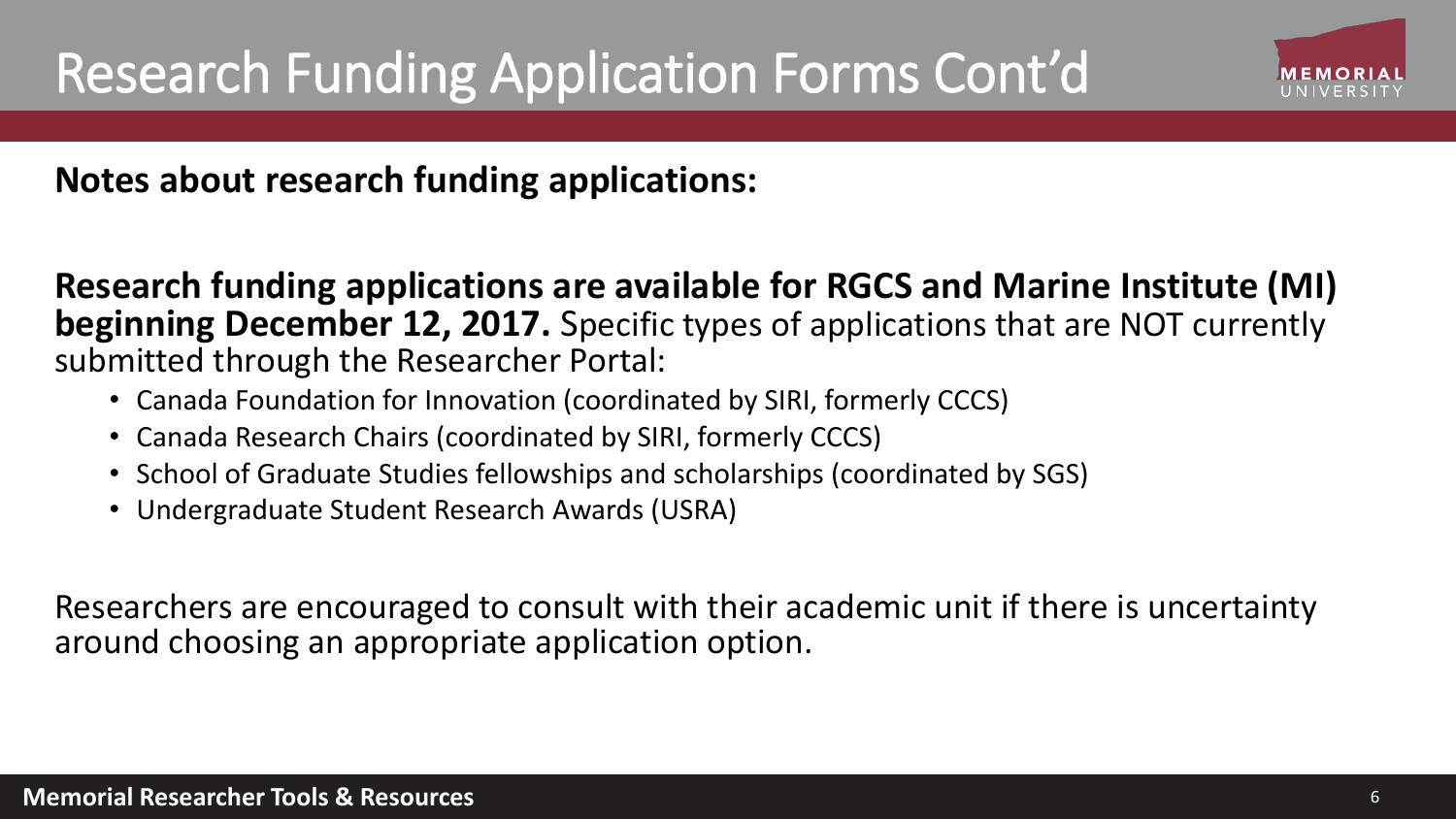# <span id="page-6-0"></span>Key Area 1: Signing Authorities



The first key area involves the implementation of Departmental and Faculty Signing Authorities into the processing of research funding applications and how these signing authorities may impact when researchers need to submit these applications. **Most research funding applications must travel through Signing Authorities before being received by the appropriate research office.**

*Depending upon the application and the Principal Investigator's affiliation*, the application will electronically route to the appropriate Departmental and Faculty Signing Authorities for review before being received by the Research Grant and Contract Services office, RGCS.

*Approvals from co-investigators' faculties* would be uploaded as an attachment on the Attachments tab, as the application will only be routed to the Principal Investigator's department and faculty.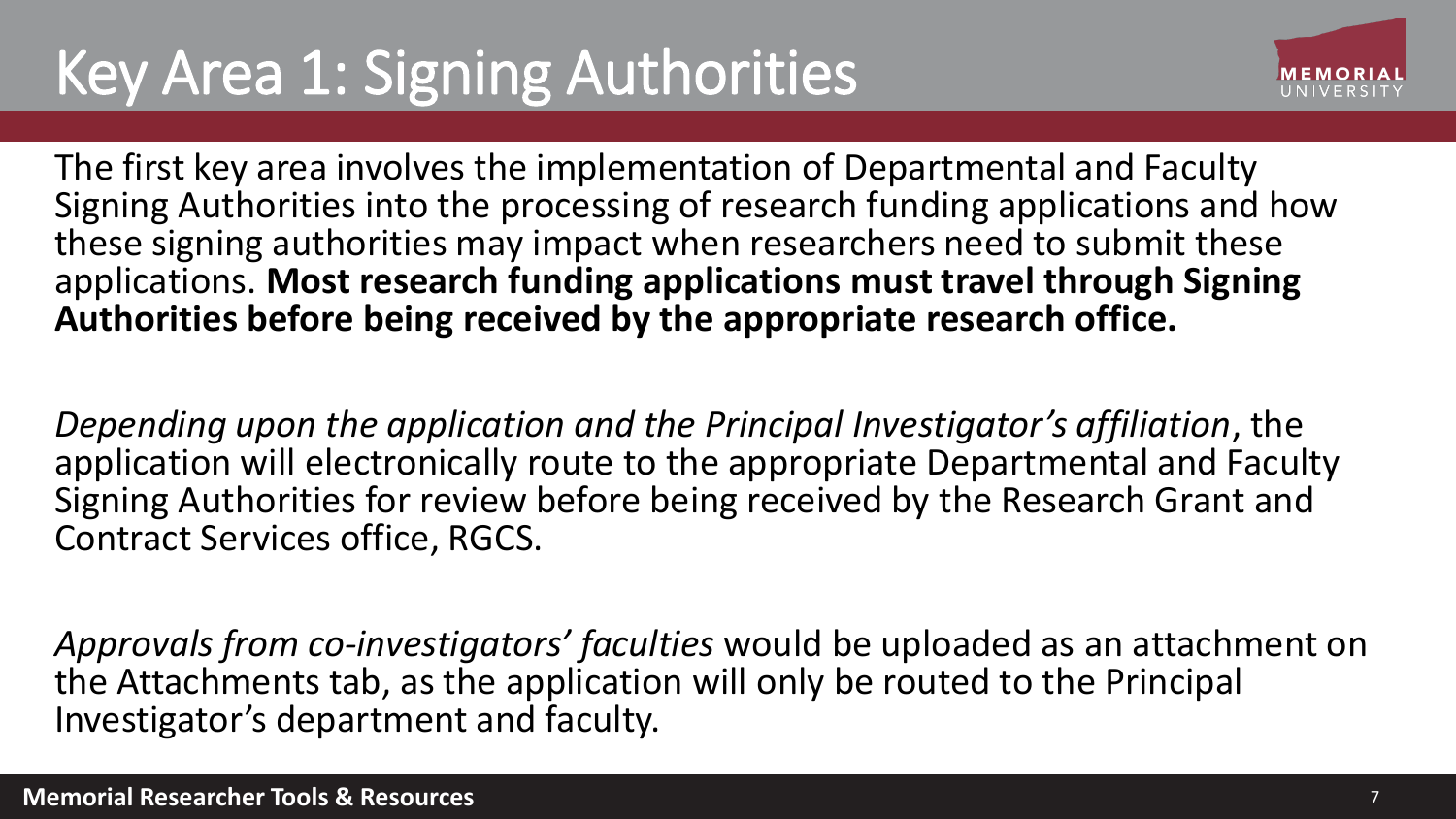

As the Signing Authorities are determined by the Principal Investigator's affiliation, **it is important to ensure that your account information is accurate in the Researcher Portal**.

*If you need to update your account information*, please submit the Update My Account Information form on the Researcher Portal Tools and Resources website.

*If you are a researcher with more than one affiliation*, you can select the affiliation appropriate for the application by selecting it from the Affiliation dropdown box in the Principal Investigator section of the Project Team Info tab.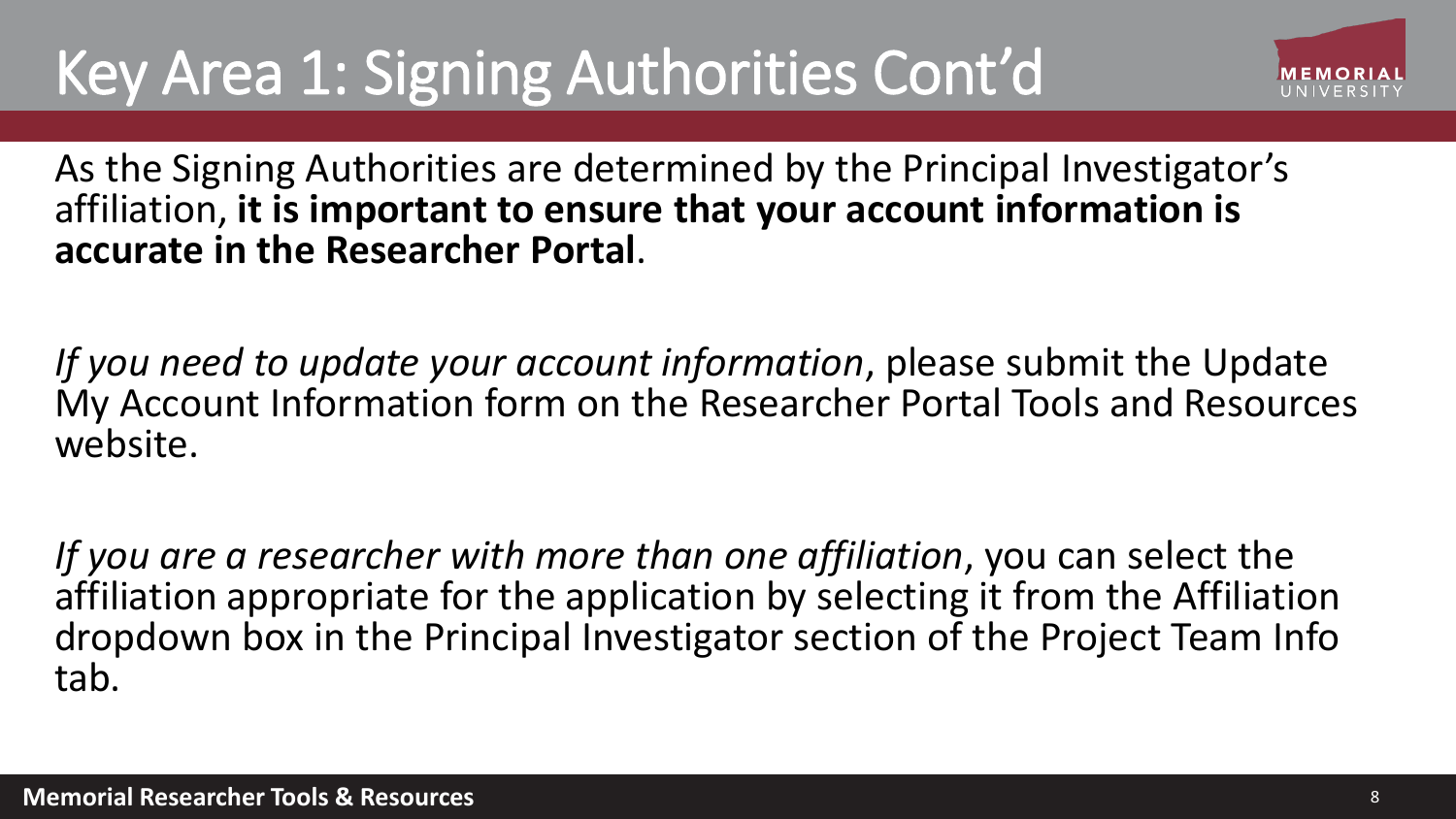

Signing Authorities can approve applications or push them back to the Principal Investigator and project team for revisions.



If the application is pushed back for revisions, it will appear under the Applications: Requiring Attention link. **When the application is resubmitted, it will return to the Signing Authority who pushed it back so that they can continue their review.**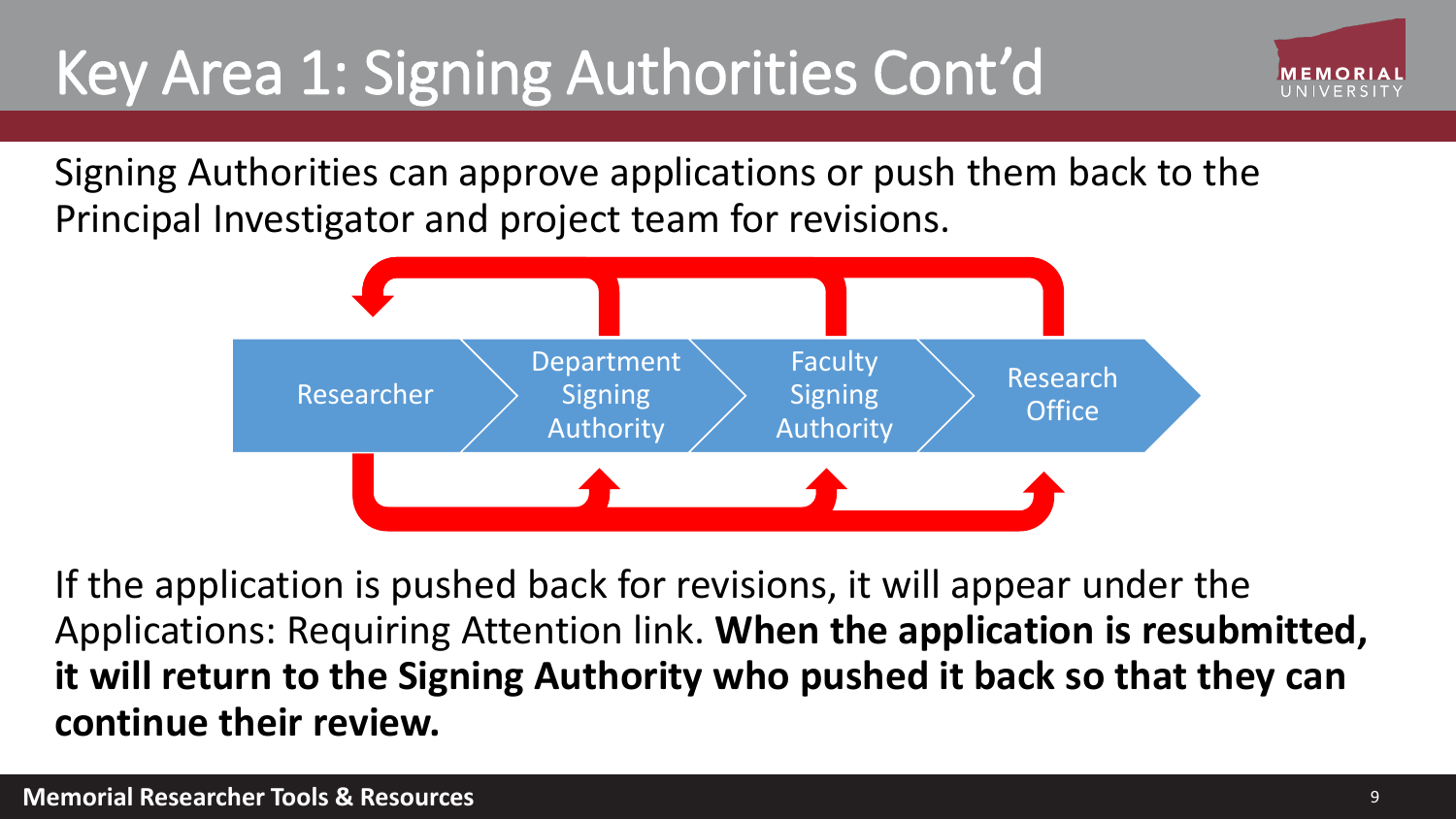

Researchers must factor the time that will be needed for Signing Authorities to review and approve applications into their timelines for submitting applications.

Researchers already have to factor in collecting approver signatures in their current timelines for submitting applications, but it is important to emphasize this consideration as research funding applications are submitted through the Researcher Portal.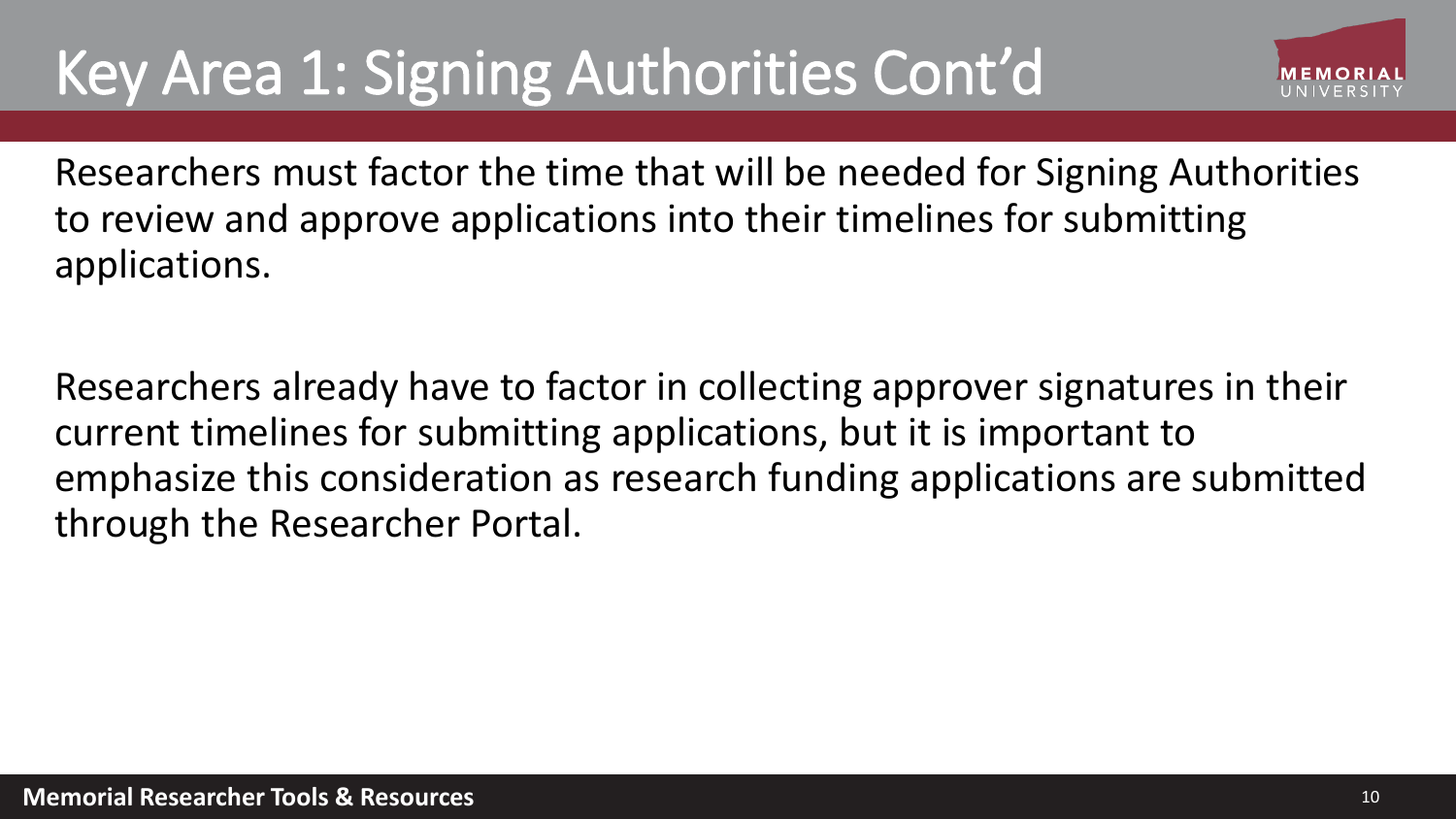

After submitting an application, if you wish to view where an application is in the approval process, you may always look at the Status Snapshot of the application. When an application is under review, it will appear under the role block quick link called "Applications: Under Review." Click on the quick link to view the status of your application. The column, **Status Snapshot**, will show your project status and where your application is in the workflow.

| $\boldsymbol{\Omega}$<br><b>BACK TO</b><br>Search<br>File No<br><b>Useful Links</b><br><b>APPLY NEW</b><br><b>News</b><br>▼<br><b>HOME</b> |                     |                         |                                                                             |                                                            |                                                                                                            |  |
|--------------------------------------------------------------------------------------------------------------------------------------------|---------------------|-------------------------|-----------------------------------------------------------------------------|------------------------------------------------------------|------------------------------------------------------------------------------------------------------------|--|
| <b>Reset Filters</b><br><b>Export To Excel</b>                                                                                             |                     |                         |                                                                             |                                                            |                                                                                                            |  |
|                                                                                                                                            | File No             | <b>Project Title</b>    | Principal Investigator                                                      | <b>Application Type</b>                                    | <b>Status Snapshot</b>                                                                                     |  |
|                                                                                                                                            | Y                   | Y                       | Y                                                                           | <b>All</b><br>▼                                            | Y                                                                                                          |  |
| <b>Clone</b><br><b>View</b><br><b>Latest Workflow</b>                                                                                      | <b>Ref No: 8531</b> | <b>Test Application</b> | Dr. Memorial<br>Researcher (Faculty of<br>Science\Department of<br>Biology) | <b>Application for Research</b><br>Funding (Awards\Awards) | <b>Project Status: Pending</b><br><b>Workflow Status:</b><br>Department Signing Authority<br><b>Review</b> |  |
|                                                                                                                                            |                     |                         |                                                                             |                                                            |                                                                                                            |  |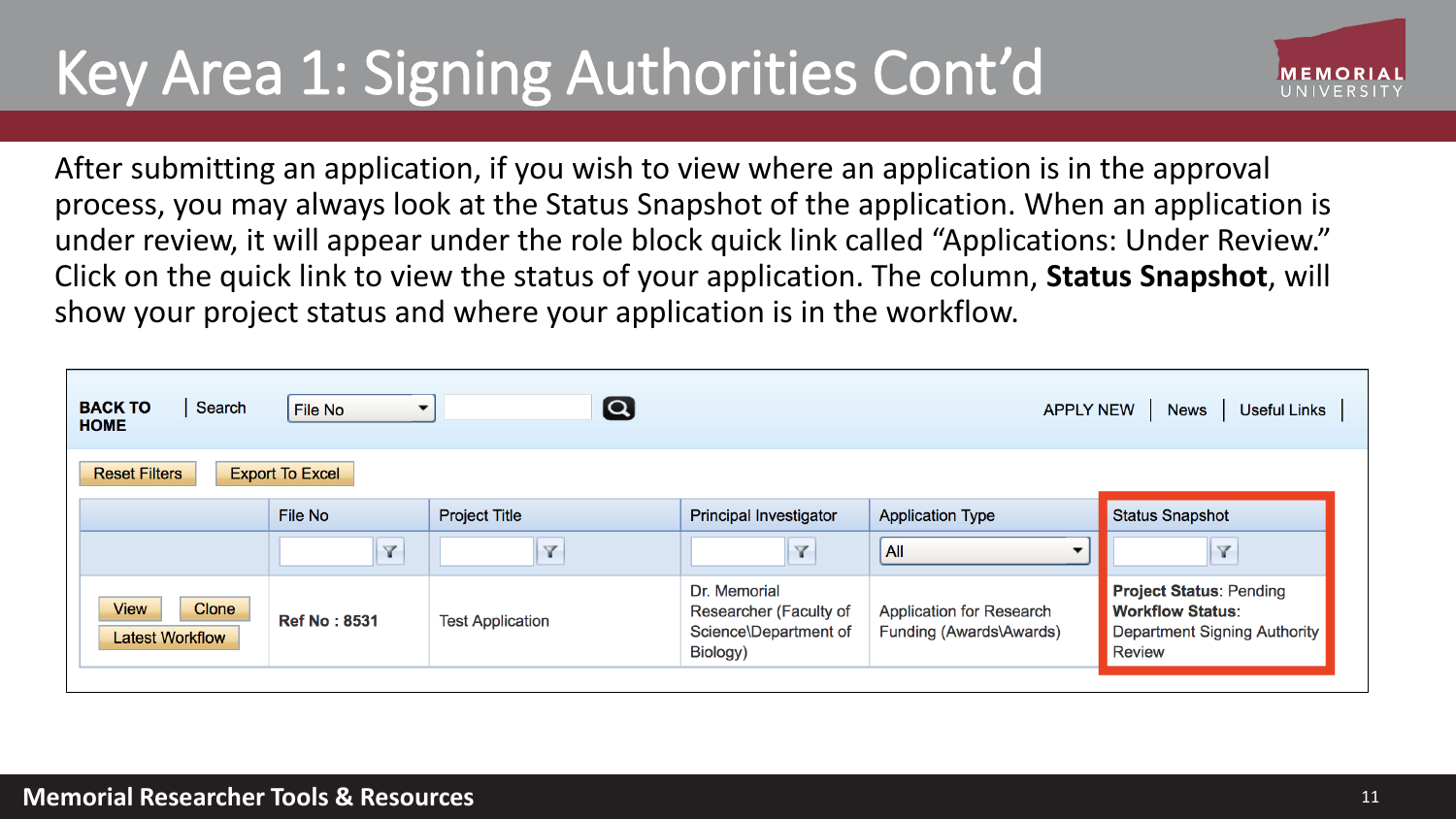

<span id="page-11-0"></span>**Research funding applications require additional team members**. They will help to ensure the application is appropriately processed.

- **Your unit's Grant Facilitator**, if applicable to your unit
- **The RGCS Workflow Coordinator**

Add these team members in the initial stage of your application to ensure that they are able to assist in the processing of your application. **These individuals will be in contact with you while you are drafting and before you submit your application, so do not add them at the last minute.**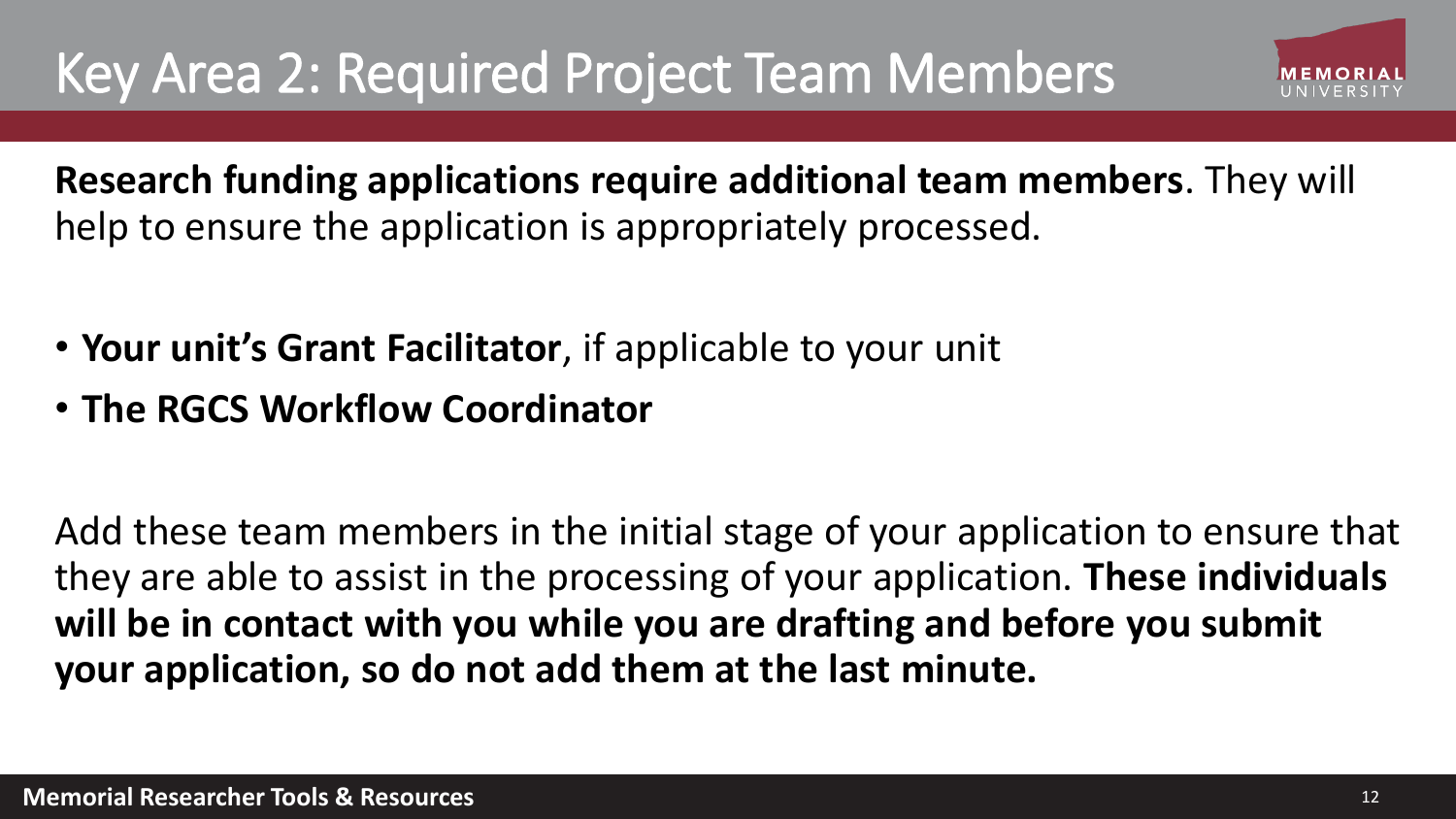

**Adding your unit's Grant Facilitator:**

Follow the same process to add a Project Team Member.

Search for the appropriate individual in the Investigator List window:

• Go to this webpage – <http://www.mun.ca/research/funding/grants/facilitators.php> – for a list of Grant Facilitators by unit.

On the Project Team Member Info screen, choose the appropriate Role in Project:

• Choose "Grant Facilitator" from the dropdown list.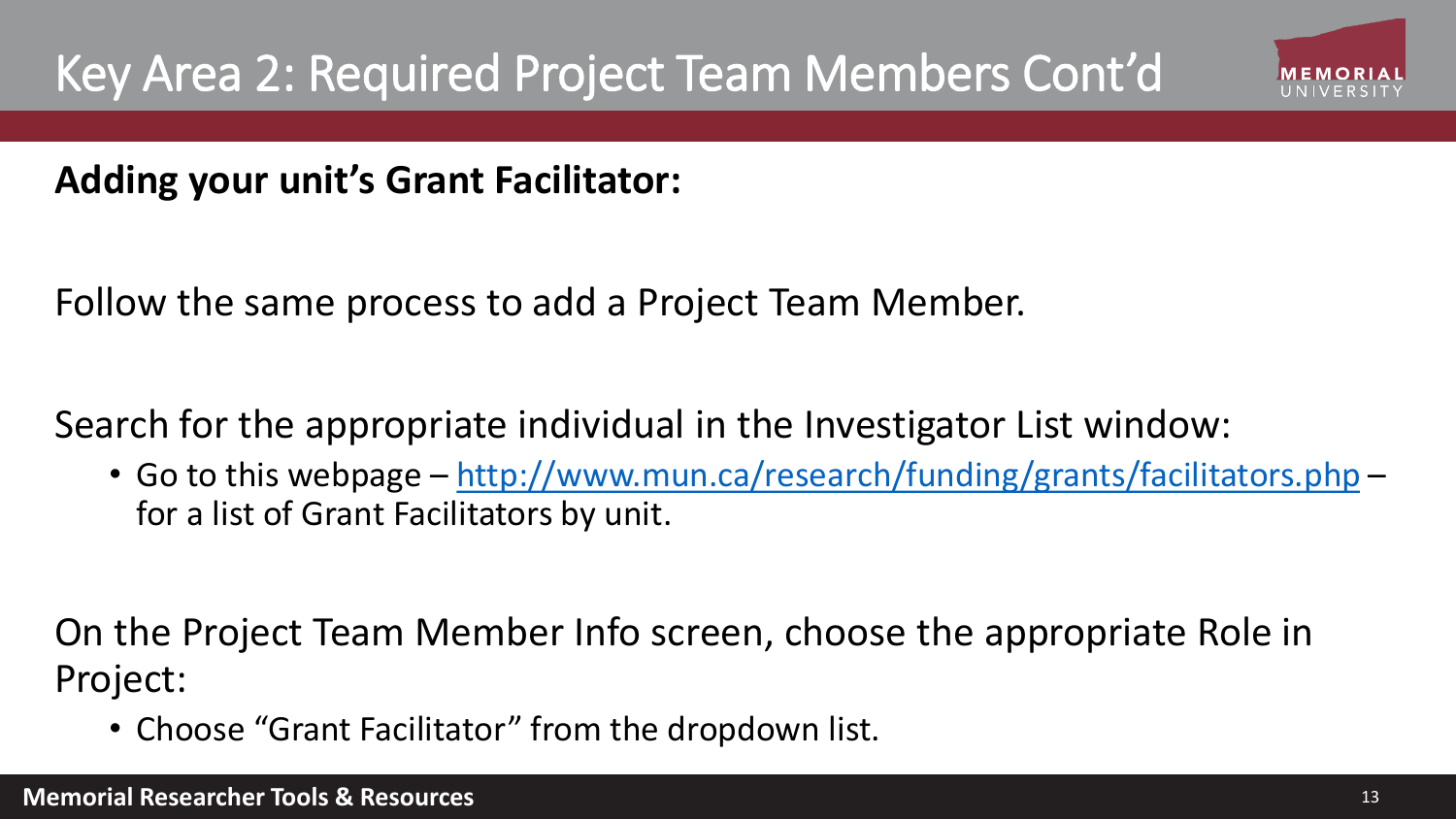

#### **Adding the RGCS Workflow Coordinator:**

Follow the same process to add a Project Team Member.

Search for the appropriate individual in the Investigator List window:

• RGCS Workflow Coordinator: Search for "RGCS" in the Last Name field.

On the Project Team Member Info screen, choose the appropriate Role in Project:

• RGCS Workflow Coordinator: Select "RGCS – Workflow Coordinator."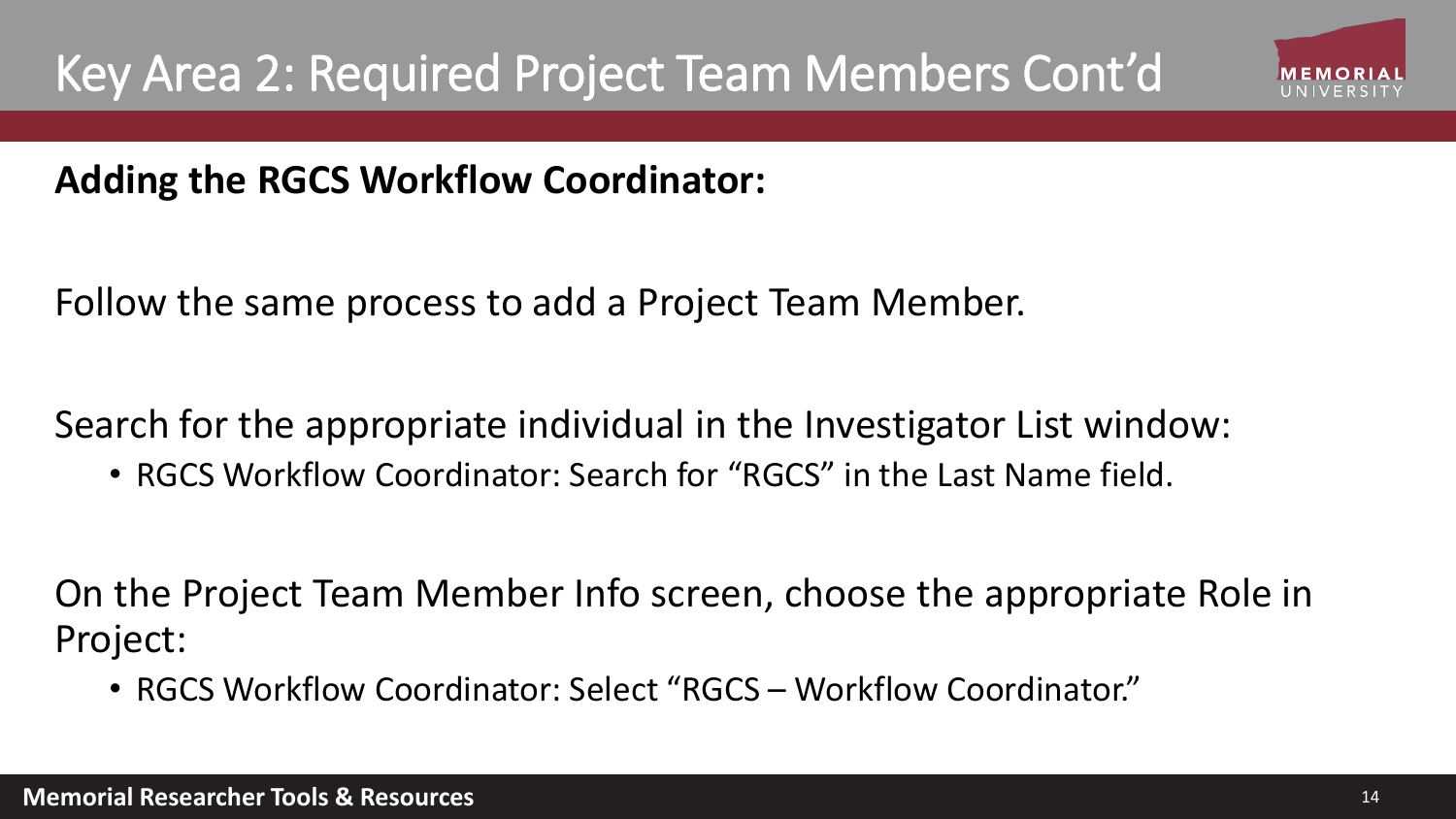### <span id="page-14-0"></span>Key Area 3: Project Sponsor Info Tab



In the Researcher Portal, a "sponsor" is the agency, institution, or company associated with a program. The Project Sponsor Info tab is where details about the programs associated with an application are provided. *More than one sponsor and program can be added to an application, as appropriate*.

To add a sponsor and program, click **Add New** on the Project Sponsor Info tab. The Sponsor Info window will appear.

You may click **Add New** to add additional sponsors and programs after creating your first sponsor entry, if applicable.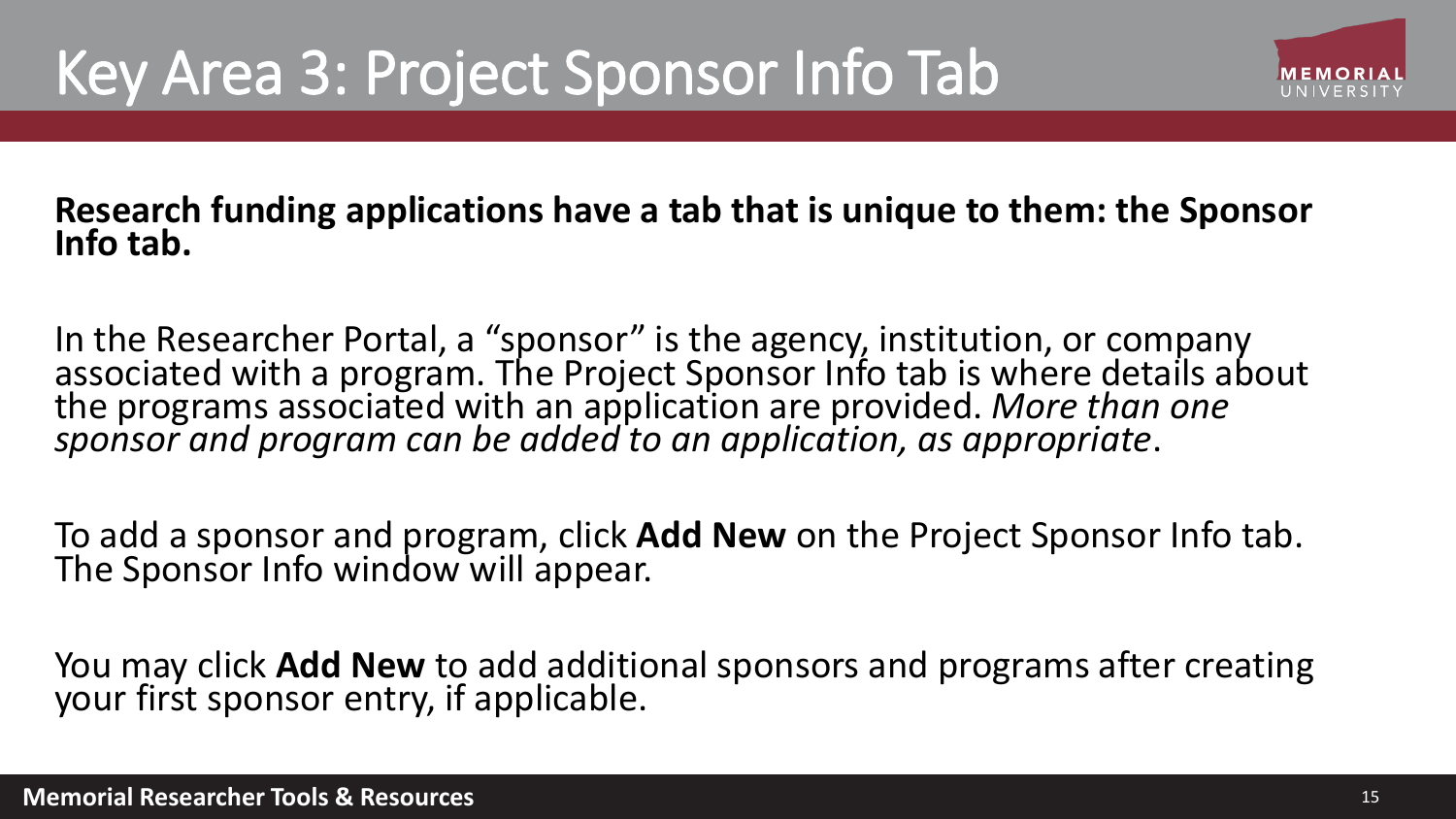

In the Sponsor Info window, enter the following and click **Save**:

- **Agency** Click on Agency. Search for either Agency Name or Abbreviation. Select the appropriate agency for your application.
- **Program** Select from the dropdown list, which is specific for the agency.
- **Competition Date** (if applicable)

If you cannot locate the program you need, contact the RGCS Workflow Coordinator (**RGCSworkflow@mun.ca or 709.864.3805**) for assistance.

| <b>Sponsor Info</b><br>⊫                                                                                                                      |                                                  |  |  |  |  |  |
|-----------------------------------------------------------------------------------------------------------------------------------------------|--------------------------------------------------|--|--|--|--|--|
| Close<br><b>Save</b><br>Complete all fields and click generate to add per fiscal year budget request for this funder.<br><b>Sponsor Info.</b> |                                                  |  |  |  |  |  |
| Agency:                                                                                                                                       | Agency                                           |  |  |  |  |  |
| Program:                                                                                                                                      |                                                  |  |  |  |  |  |
| Investigator:                                                                                                                                 | Dr. Memorial Researcher (Principal Investigator) |  |  |  |  |  |
| <b>Competition Date:</b>                                                                                                                      | 圃                                                |  |  |  |  |  |
| <b>Start Date:</b>                                                                                                                            | 圃                                                |  |  |  |  |  |
| <b>End Date:</b>                                                                                                                              | 囲                                                |  |  |  |  |  |
| <b>Currency Type:</b>                                                                                                                         | <b>CAD</b>                                       |  |  |  |  |  |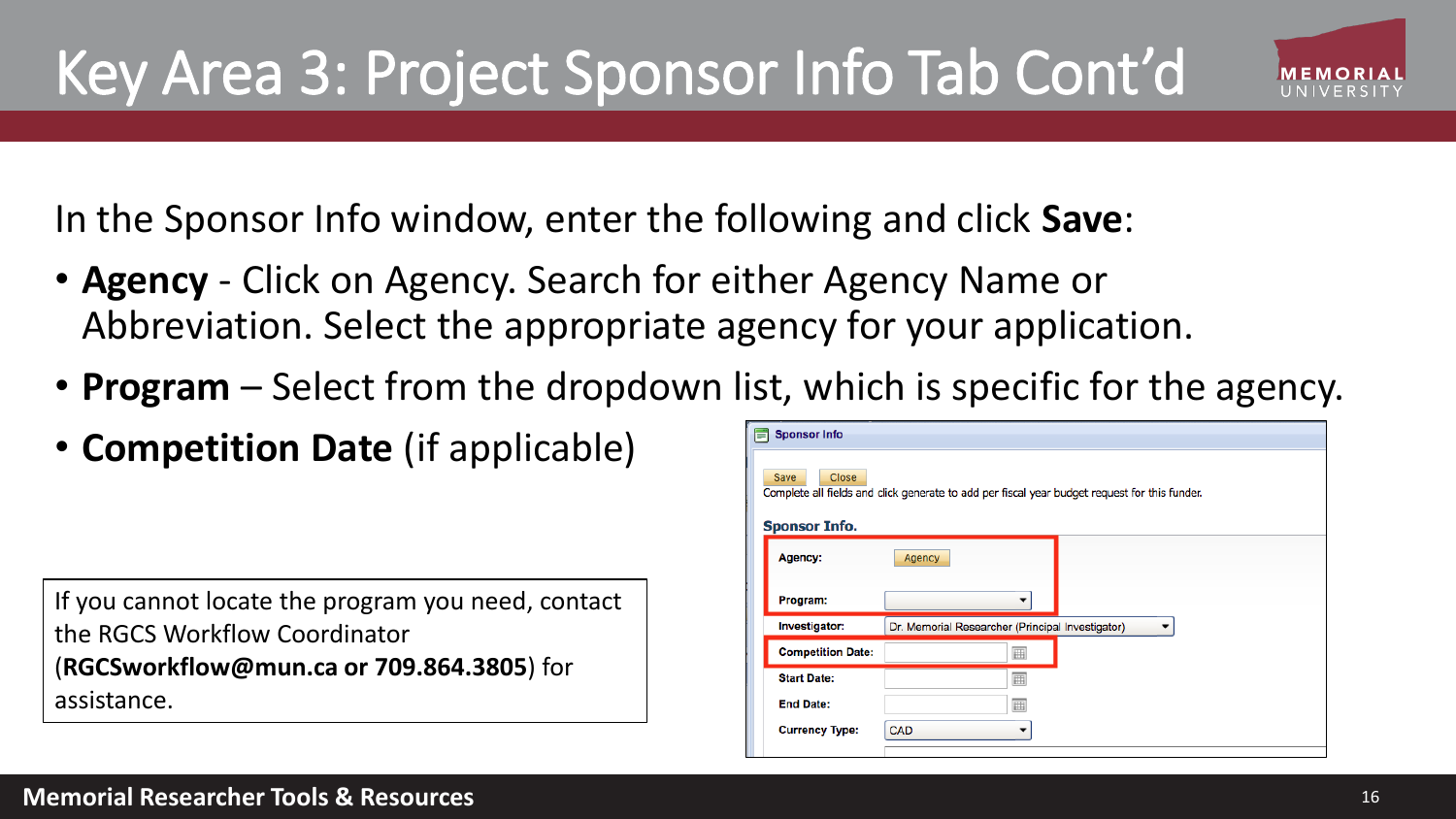

<span id="page-16-0"></span>The next key area includes when a research funding application moves from the Applications: Under Review link on the Researcher Portal Home Page to the Applications: Post-Review link.

Ethics applications move from under review to post-review when the ethics office has rendered a decision on the application. Research funding applications will remain in **Applications: Under Review** until a funding decision has been made by the Sponsor/Agency.

Once the application has been approved by the Sponsor/Agency, the application can no longer be modified but is available for viewing under **Applications: Post Review** on the Researcher Portal homepage.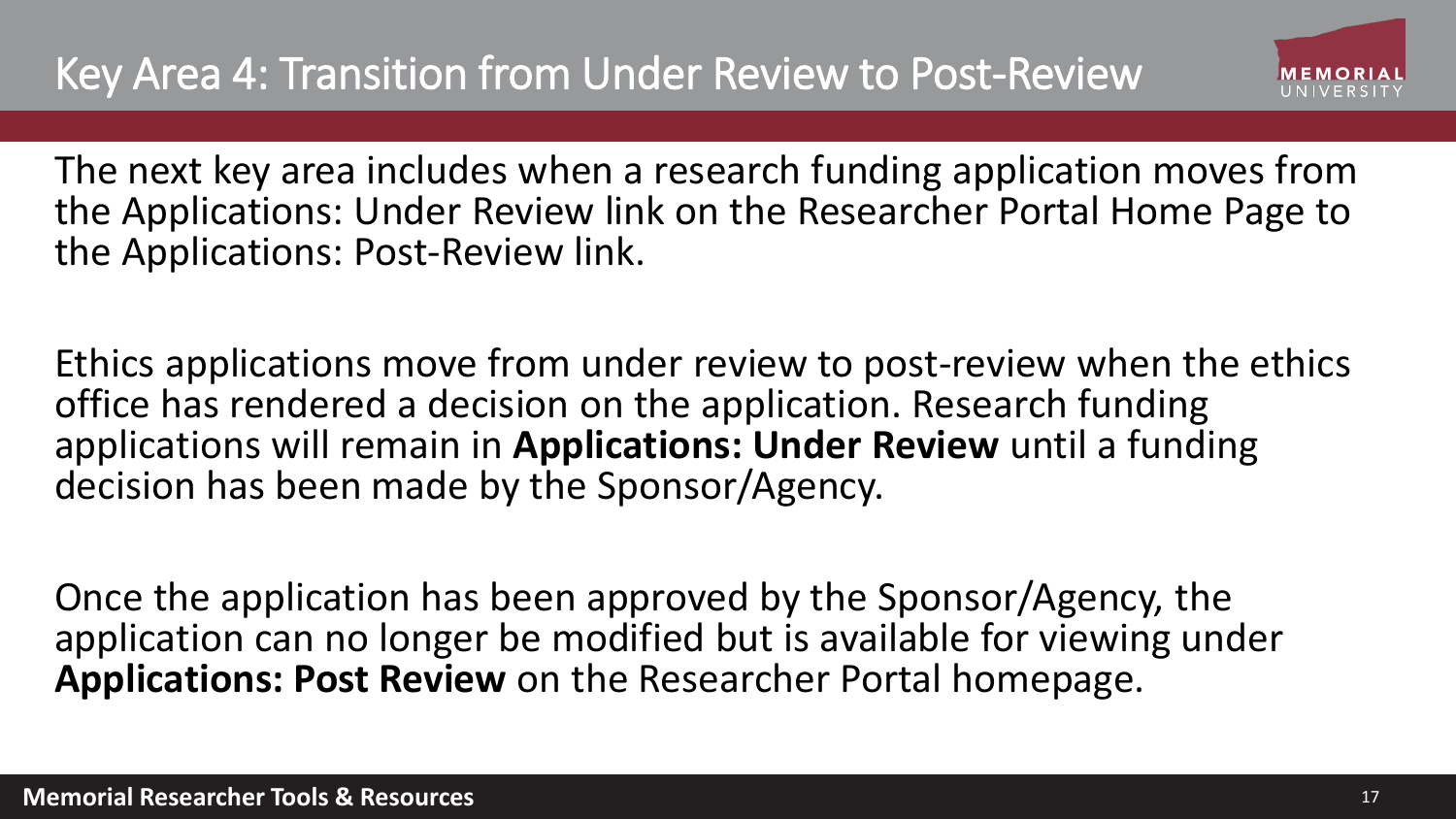<span id="page-17-0"></span>As research funding applications are a different type of application from ethics applications, they require their own post-review management.

Event forms available to research funding applications include, but may not be limited to:

- Amendments
- Agreements
- Letter of Transfer Requests

Make sure to read the descriptions of the Event forms to ensure you are completing the correct one for your purpose.